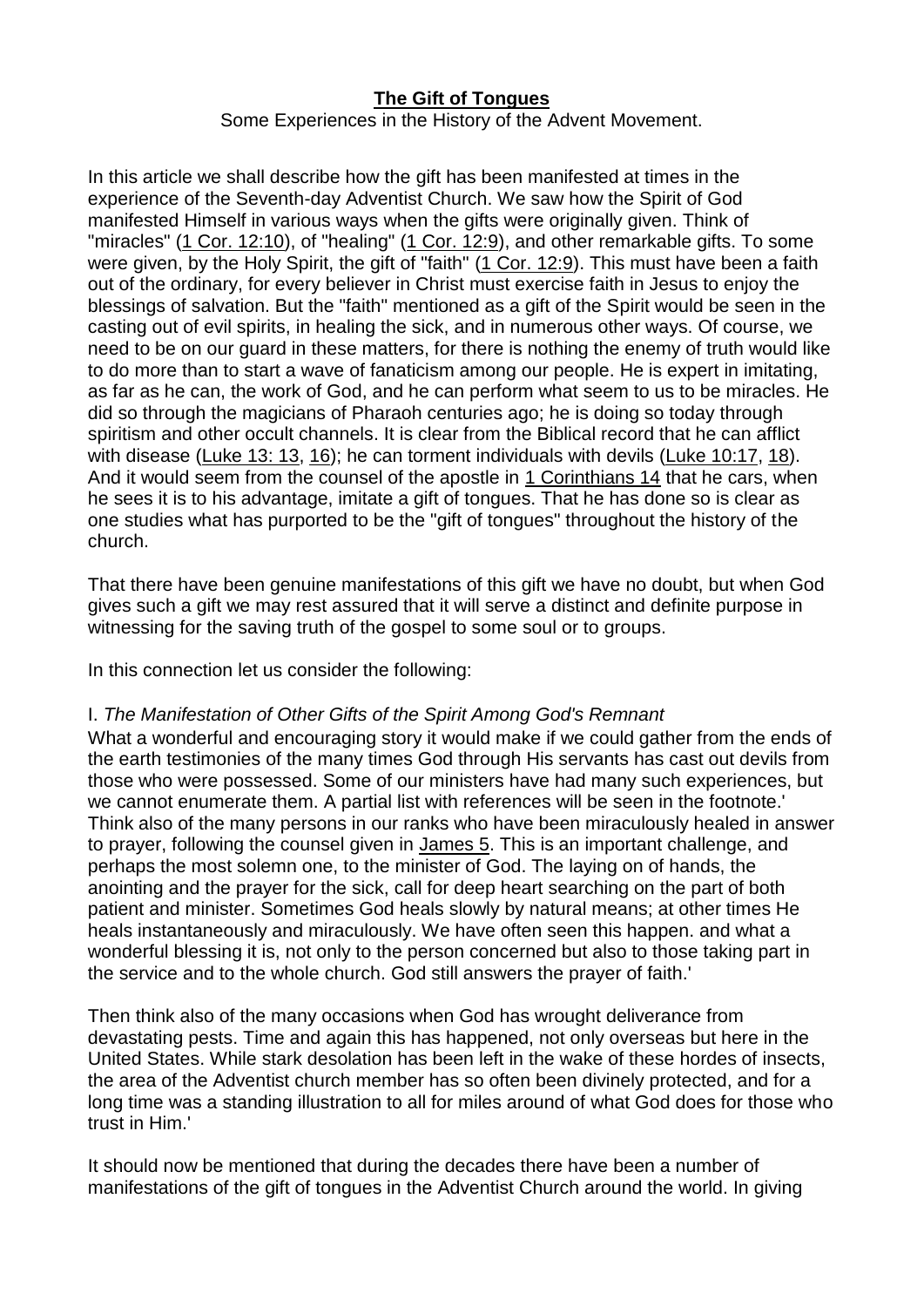study to this we should bear in mind that reading and writing are far more widespread in some areas than in the days of the apostles. Furthermore, the art of printing came in during comparatively recent decades. In the days of our Lord every scroll had to be laboriously written by hand; now the printing presses turn out books and magazines by the million in most languages of earth. Then, too, we have special facilities for learning languages, facilities such as the generations before us never dreamed. Consequently, the need for the gift of tongues today would largely be in cases of emergency. Ellen G. White gave counsel concerning our young men in the learning of languages:

It may in some cases be necessary that young men learn foreign languages. This they can do with most success by associating with the people, at the same time devoting a portion of each day to studying the *language.—Counsels to Parents and Teachers,* pp. 515, 516. Familiarity with the languages of the different nations is a help in missionary *work.— Ibid.,* p. 518.

# II. *Manifestation of the Gift of Tongues in the Advent Movement*

*1. In the Millerite Movement.*

There may have been several instances, but we refer to only one. It occurred at a camp meeting in Litchfield, Connecticut, in 1844. We read:

In a report of the camp meeting held at Litchfield, Connecticut, it seems that much opposition was manifested toward those who were awaiting the coming of the Lord, and actual damage was done to the erection on the camp grounds. The report then tells that "we ... continued as long as we intended; not a hair of our heads was hurt; we had victory in the name of our Master; God, in mercy, healed the sick, and caused a dear child to speak with other tongues as the Spirit gave him utterance, insomuch that we marveled and said, 'Let God work in His own way.' *"—The Midnight* Cry, Oct. 3, 1844, Vol. VII, No. 13, p. 103, col. 3.

- *2. In* Our *Earlier Years.*
- a. The experience of Brother Ralph.

This took place at a conference held at Centreport, New York, in November, 1849, and the details can be read in several publications.'

The story as given in one of our early accessible publications reads as follows: At the close of the Centreport Conference, I introduced Bro. Rhodes' case to Bro. Ralph. When I first saw Bro. Ralph I had an impression that we had a work to do . . . ; and he has since told me that he had the same impression. We both felt deeply Bro. Rhodes' case, and in the evening some half dozen of *us* had a season of prayer over the subject. Bro. Ralph asked the Lord, in secret, to pour out His Spirit upon us if it was His will that we should go after Bro. Rhodes. The Spirit was poured out, and it settled upon us, so that the place was awful, and glorious. While I was inquiring of the Lord if He had sent His servant so far to go with me to hunt up Bro. Rhodes, [at] that moment Bro. Rhodes broke out in a new tongue, unknown to us all. Then came the interpretation—"Yes to go with thee." 4

*b.* The experience at Chippewa Falls, Massachusetts, 1851.

This refers to a manifestation at the time of an ordination service. The following is the story: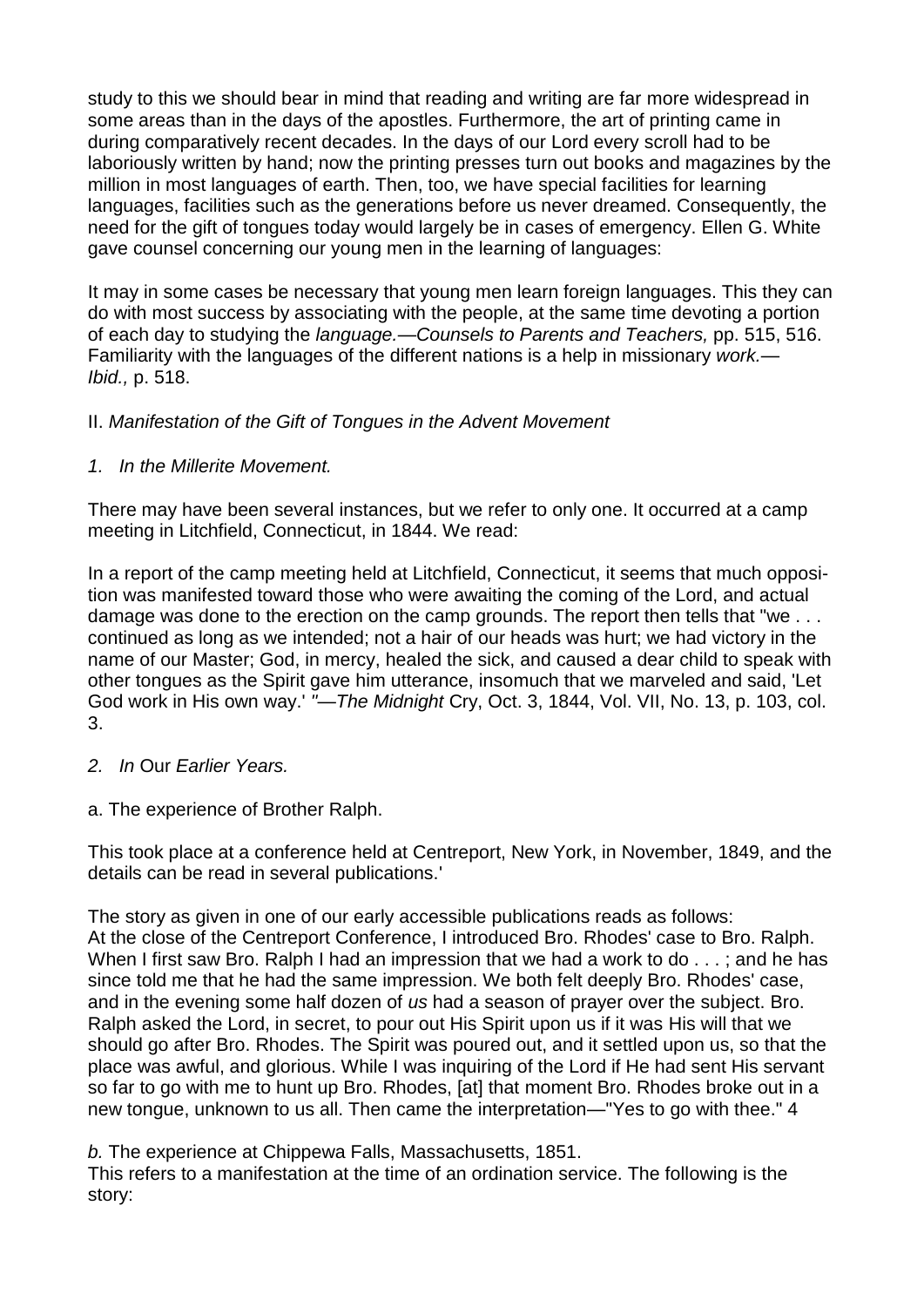With adoring love and gratitude to the most high God, we would acknowledge his goodness and mercy to us. For some time past he has been granting us the deep searchings of his Holy Spirit, with true humiliation of soul before him, and recently has sent, and abundantly blessed the labors of his servant, Bro. Holt, among us. After baptizing six of our number, our dear Bro. Morse was set apart by the laying on of hands. . . . The Holy Ghost witnessed by the gift of tongues, and solemn manifestations of the presence and power of God.—*Review and Herald,* August 19, 1851, p. 15.

These experiences, during the Millerite movement, the cases at Newport, Massachusetts, are all practically in the same category. In the first and the third, mention is made of the gift of tongues, but there is no word of what was spoken or the particular purpose for which the gift was manifested. In the case of Brother Ralph it was a case of divine guidance, giving counsel as to what to do under certain circumstances.

### III. *In Our Later Years*

The experiences to which we shall refer fall into different groups and we shall list them accordingly.

### *I. Messages given in a language not known by the speaker.*

We shall list two such instances, and they come nearest to the gift the apostles received at Pentecost.

#### *a.* The instances in Calument, Massachusetts, in 1919.

One of our ministers usually spoke through a translator at a Portuguese church, but had learned a few words of Portuguese. One Sabbath, God gave him freedom, and he tells his own experience as follows:

With my limited knowledge of Portuguese, it was like carefully trying to pour out m) message through the neck of a bottle. Under the circumstances there was no flexibility to change the message, which I would have done were I to speak in English. It was with fear and trembling that I decided to go ahead with my subject as planned. . .. Upon launching upon my discourse . . . I immediately felt a freedom and liberty with the Portuguese language as I did with the English. Without any mental effort more than in English, the words and expressions and grammar came clear and connected, and without any hesitation the Lord gave me the facility to communicate to the people the message for the hour, in their own tongue. When the service was over, the visitors said that it was difficult for them to believe I was not a Portuguese, stating that they understood everything perfectly and clearly, and that my language was correct and the message true. (From a letter written to the late T. H. Jemison, Sept. 16, 1953, and on file at the Ministerial Association office, Washington, D.C.)

*b.* An instance in India, sometime prior to 1954.

A government official was convicted concerning our message and knowing that to accept would have serious consequences to him and his family, he prayed for light as to how he should act. The story is:

As the postal inspector prayed one night, he asked God to send this overseas evangelist to him the next day, urging him to keep the Sabbath, but this invitation to obey God and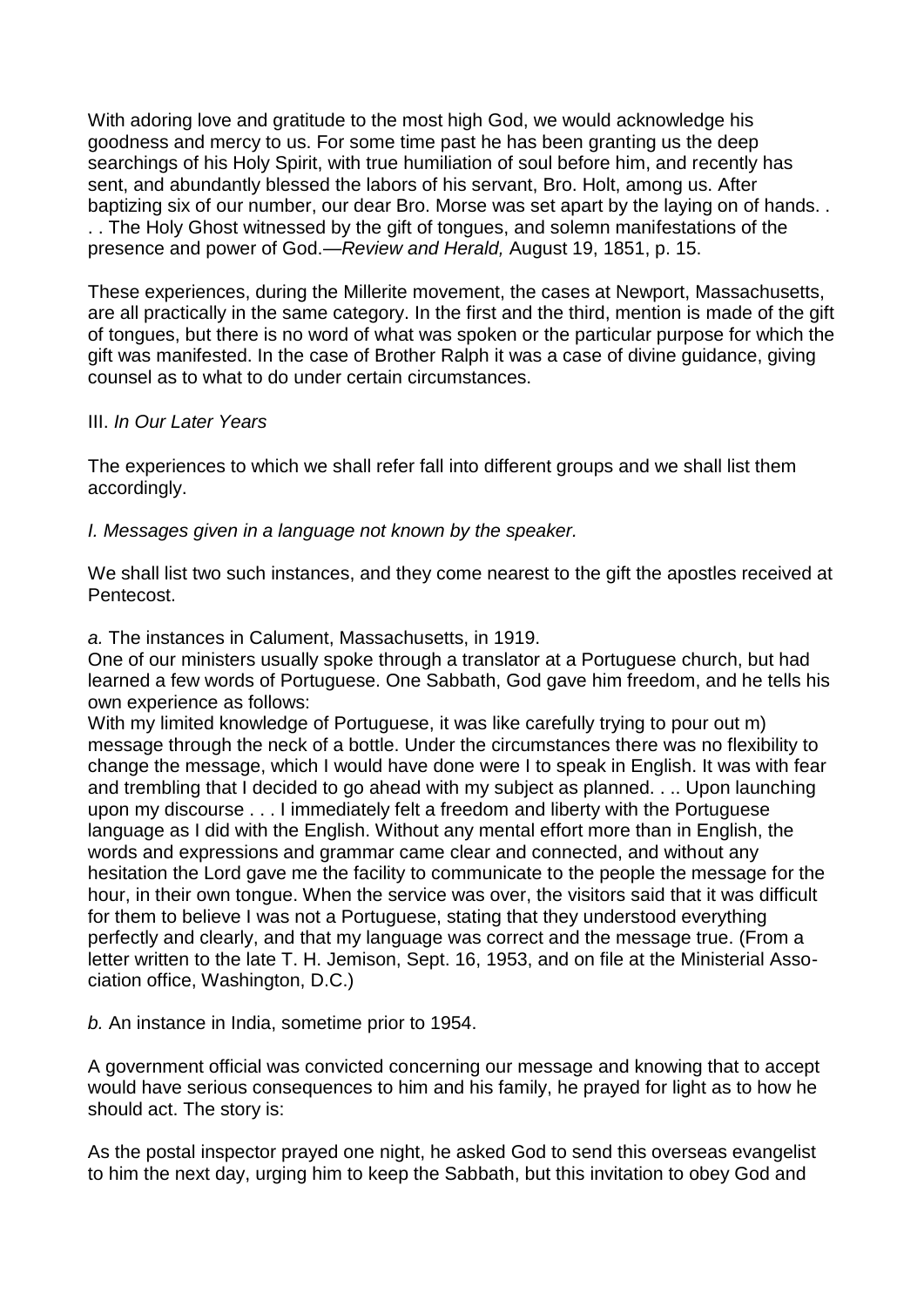keep the Sabbath was to be in his dialect. If this was done he would know that God was directing him and would accept it as a sure sign.

The next morning, even before this government worker had left his home for work, the overseas worker came to his home. God had impressed him that he should call on this man, and although they conversed back and forth through a translator, it was not until he was ready to leave that the evangelist found himself speaking in an unknown language, but which seemed to bring a great deal of help to this government inspector. The eight words that he said in this unknown dialect, but which were very clear to the government inspector, were these, "Jesus loves you. He needs you. Come away."

—Reported by J. E. Edwards in a statement made in writing, July 30, 1954. This is also on file at the Ministerial Association.

2. *Message given in the speaker's mother tongue but understood by the listener in his own language.*

*a.* Instance at Hanford, California, in 1904. (Preached in English—understood in German.) Ellen G. White did not speak in other tongues. I think of an experience that took place about the year 1904, when she was at Hanford, California, and spoke at a camp meeting. At this meeting there was someone recently from Germany who had been persuaded to attend the camp meeting by an Adventist neighbor. Alter Mrs. White's sermon, the non-Adventist turned to the one who had brought them to the camp meeting and commented that it was a wonderful sermon. This person was very much surprised to learn that Mrs. White did not speak German, for the sermon had been heard in the German language. Mrs. White, of course, did not know German She had spoken in English. —Quoted from a letter written by A. L. White to an inquirer. It is on file in the White Estate Office, Washington, D.C.

b. Instance in Singapore Mission, 19261931. (Preached in Malay—understood in Chinese.)

A young Batak worker of Sumatra was holding evangelistic meetings in a town in the Johore state, which was a part of my field. He told me that his congregation was composed of Malays (Mohammedans), Chinese, and some English-speaking nationals, totaling about 100 people. After one of his studies one evening, the Chinese who attended asked him where and when he had studied Chinese. He said, "I have never studied Chinese. I have been preaching in Malay." They then said, "We heard you in our own tongue." Their tongue consisted of three dialects—Hakka, Cantonese, Teacheow. According to the worker, this manifestation was repeated.

I mentioned this experience to our superintendent. He called the worker and questioned him. The worker maintained its veracity. I, for one, did not doubt the truth of the experience, for during that period of service we saw many miraculous divine leadings and divine healings. —From a letter written by W. W. R. Lake to the author on Oct. 12, 1954, which is now on file at the Ministerial Association.

c. Instance in a town in South Africa, prior to 1954. (Preached in Afrikaans—understood in Spanish.)

One of our ministers conducted an Afrikaans effort in a certain town. One night he spoke on the subject of the great judgment day. After presenting the subject he stood by the door of the tent shaking hands with the people as they went out. A certain woman, who came to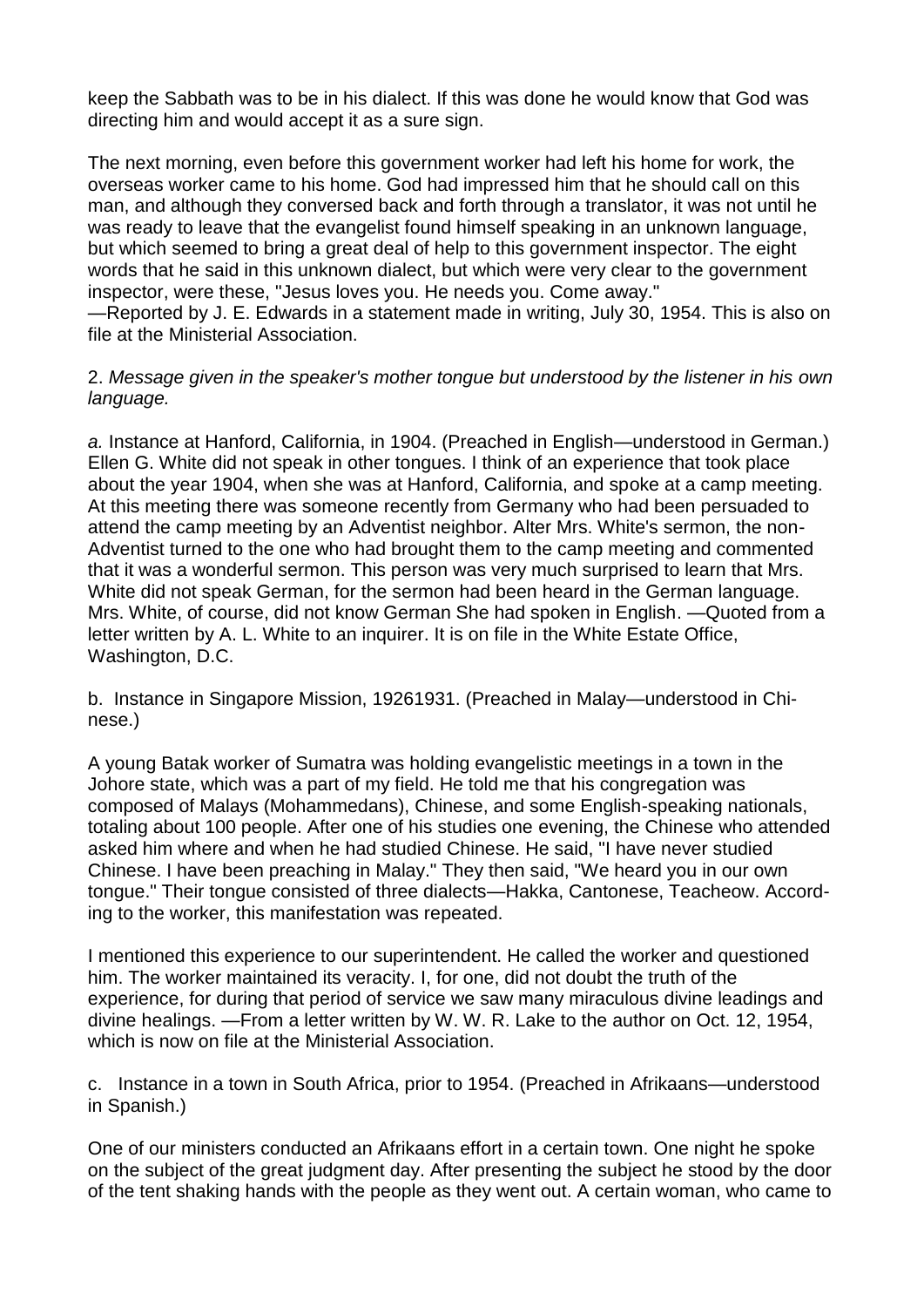the meetings for the first time and sat at the back of the tent, held his hand and spoke to him in a tongue he could not understand. As he did not understand a word of what she was saying, he spoke to her in English instead of Afrikaans. Then, in very broken English, she said, "I am glad you spoke in my mother tongue tonight so that I could understand you." He then said, "But I spoke in Afrikaans." She said, "No, you did not. I cannot understand one word in Afrikaans. I am from Spain, and I am leaving again tomorrow for Spain. You spoke in fluent Spanish, and I understood every word you said. You spoke on the judgment day, did you not?" . . He insisted that he preached in Afrikaans, and she insisted he spoke in Spanish. Our brother then believed that the Holy Spirit interpreted the message to this woman in Spanish. —From a letter to the author by A. C. LeButt of Cape Town, South Africa, Sept. 9, 1954.

*d.* Instance in Newark, New Jersey, in 1946. (Preached in English—understood in one of the languages of Czechoslovakia.)

In the spring of 1946 while I was working in the New Jersey Conference I was asked to go to Newark and meet with the Czechoslovakian church in the interests of the Ingathering campaign. . . . It is what happened on the fifth Sabbath that I want to tell you about. All the older members could understand and follow the sermon. However, there was one sister who could not understand a word I said. The only way that she got anything out of the service was when one of her friends took down the texts and a few of the thoughts, and then in the afternoon the two of them would go over these notes together in her home. This Sabbath, at the close of the service, she said to me through her friend, "Elder McComas, I understood every word you said today." Her friend and I . . . were greatly surprised to learn of what had taken place. The local elder and several others were standing by, and all were happily surprised; . . . I called their attention to the fact that the gift of tongues had been manifested that Sabbath, yet none knew about it until all was over. Evidently the thoughts presented that Sabbath morning were just what the Lord wanted that dear sister to have, and He changed the words after they left my mouth and before they got into her ear, for I cannot speak a word of Czechoslovakian, nor understand it either. —From a letter written by K. M. McComas to the author, Aug. 25, 1954, *e.* Instance in Teheran, Persia, in the early days of our work. (Preached in Turkish translated into Russian by worker who did not understand Turkish.)

While the workers were busily engaged in building up the church, an unexpected language difficulty arose when the shah ruled that Persian should be the first language of the country. (Turkish was also permitted since it was spoken in all the northern provinces.) God helped His servants to meet this emergency in a remarkable way. Before this, there had been no problem; because Michael had preached directly in the Russian. Now the brethren thought it best to use the Russian only through a translator. Michael did not know the Turkish language in which Brother Oster preached, and from which it was necessary to give the translation. However, at the time of the sermon God gave Michael the ability to understand the language. It made no difference which dialect was being used—whether it was Brother Oster preaching in the Azerbaijani, or Brother Ashod speaking in the Istanbul Turkish—Michael was able to make a clear translation into the Russian. In this way they continued their work for a year, at the end of which time a group of eight was baptized and a church organized.

Not until afterward, when Michael took up the study of Turkish, did he fully appreciate the miracle the Lord had wrought for them in time of need.—DANIEL V. KUBROCK, *Light Through the Shadows,* pp. 137, 138.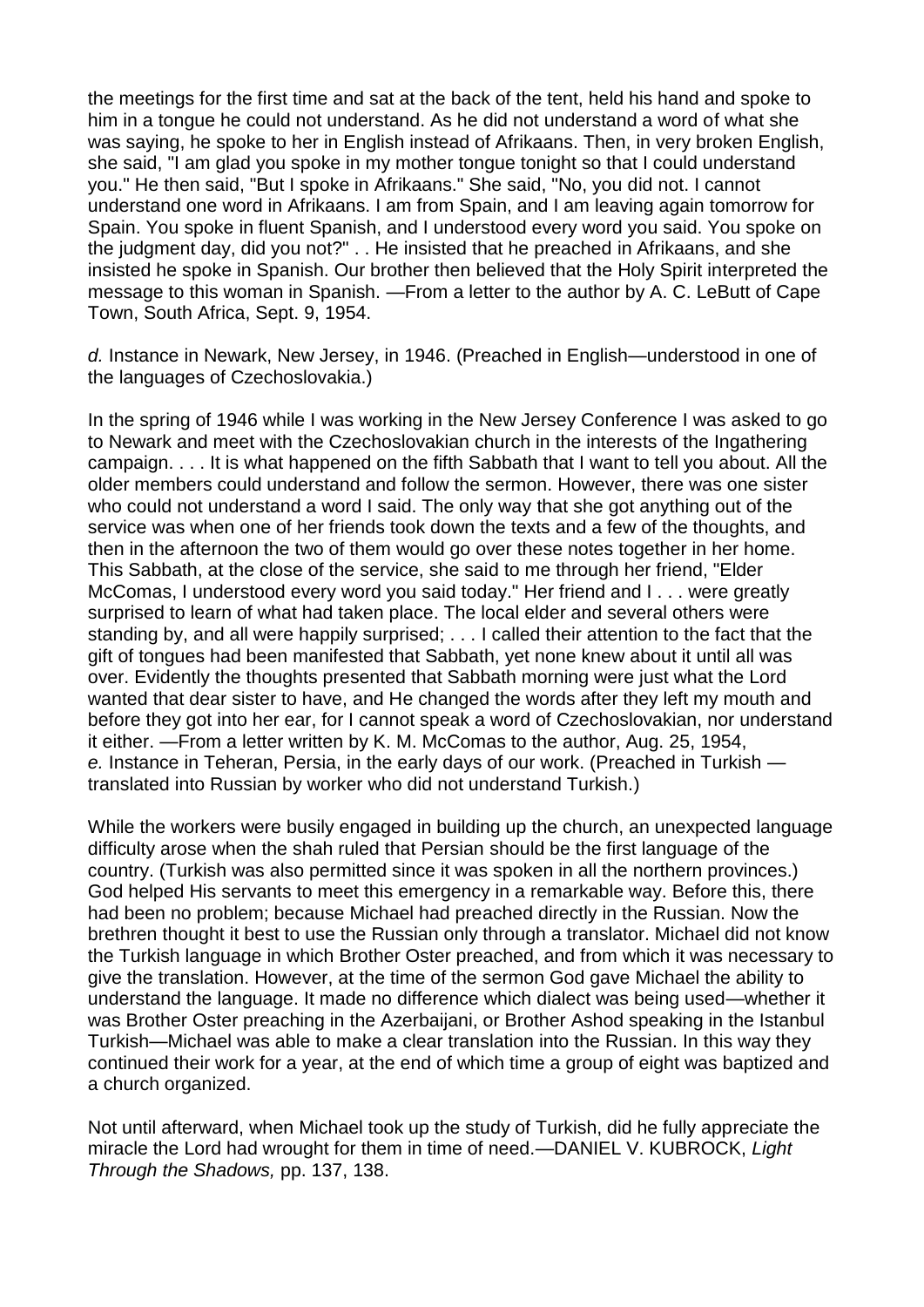*f.* Message given in English, but a few sentences spoken in another language not known to the speaker.

Some years ago, Elder H. J. Edmed, when in London in charge of the work in the northern part of the metropolis, told me of an experience he had one Sabbath morning in connection with the North London church. It appears that three Chinese sailors were roaming around the city that morning, and their attention was arrested by the singing they heard when passing our church. They decided to make their way into the building where Elder Edmed was speaking.

These men understood but one form of the Chinese language. Elder Edmed did not know they were there. He preached that morning, and, seemingly without his knowledge, he uttered four or five sentences in the Chinese language which these three seamen understood.

When Elder Edmed was shaking hands with the people as they left the church, the three Chinese came up, all smiles and happy, and thanked him for speaking to them in their own language. It happened that one of our missionaries from China was in the meeting that morning, and it was only when he mentioned this to Elder Edmed that the latter was conscious of the fact at all.

Now here is an instance where the Lord evidently wanted to reach the hearts of those three Chinese, and so, through His servant, gave a very brief message in the language they understood.—Submitted by the writer, copy of the item on file at the office of the Ministerial Association, Washington, D.C.

*g.* Message understood in Italian, a young man reading one of our books in English, but which he understood in his own language.

A good many years ago, in California, a young man named Oberti resided there. He was an ardent son of the Roman Catholic Church and had come to America from Italy to make his fortune. A canvasser one day sold him *The Great Controversy.* When the book was delivered, Oberti, who did not know how to read English, wondered why he had ordered the book, hut in good faith, he took the book, placed it in his cabin, and went on with his work on the cherry trees. After his evening meal he thought that, although he couldn't read the book, he might look at the illustrations. He opened the book and without thinking began to read the first chapter. When he turned the page, he came to himself and was a bit amused that he was reading English. From that time on, Oberti was able to read the English language. He became a Seventh-day Adventist and for many years served as the elder of our Napa church. I know him very well and he told me that story. —Quoted from a letter written by A. L. White to an inquirer.

Ellen *G.* White has cautioned God's people through the years against the perversions seen on every hand of the so-called gift of tongues. (See *Testimonies, vol.* 1, pp. 411-414, 418. 419.) And yet she has recognized that what God did at Pentecost, He will repeat before the closing up of the work of God on earth. We will do well to ponder these excerpts.

There is a great work to be done. The world will not be converted by the gift of tongues, or by the working of miracles, but by preaching Christ *crucified.—Testimonies to Ministers,* p. 424.